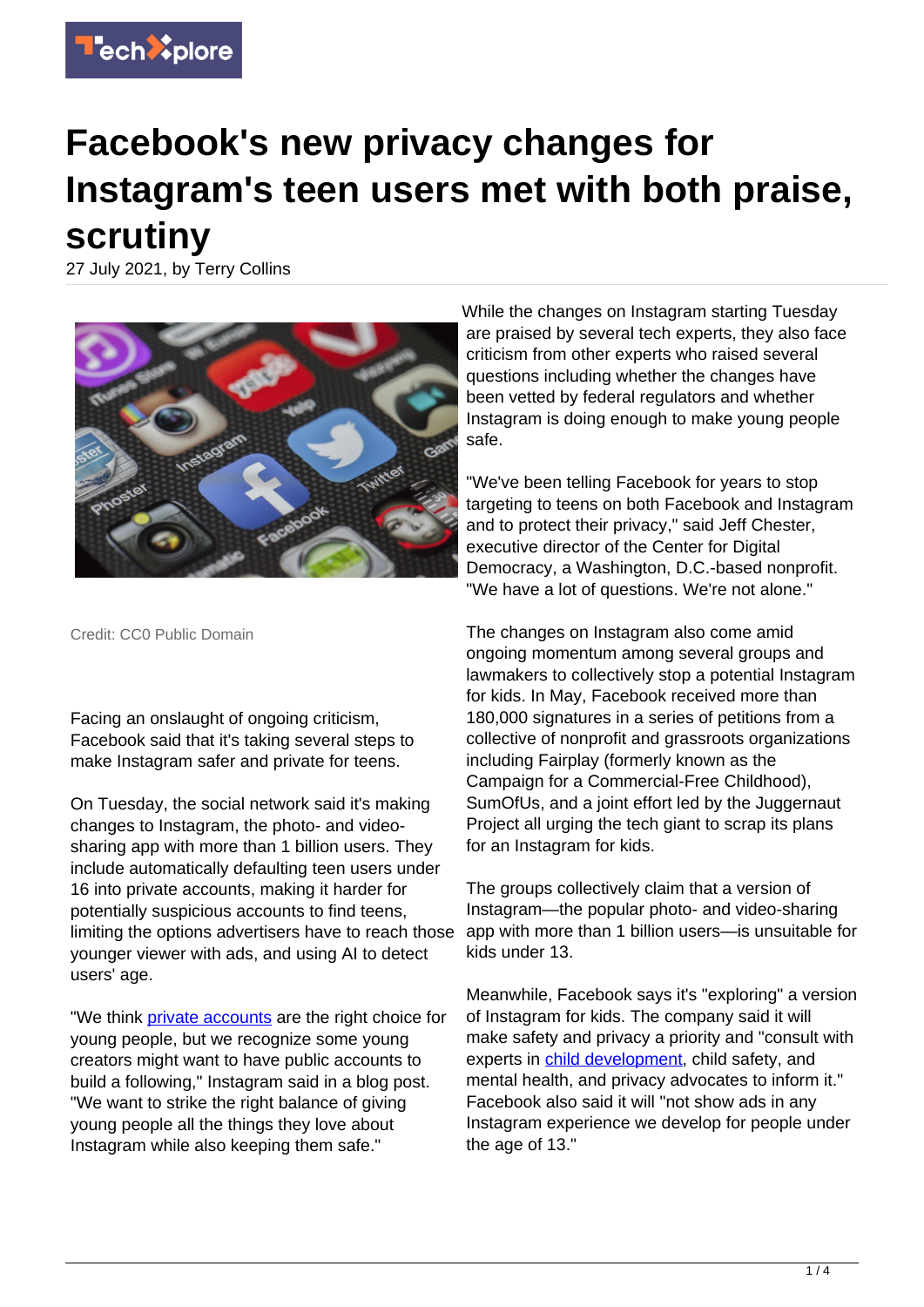

The strategy is backed by both Instagram Head Adam Mosseri and Facebook CEO Mark Zuckerberg, who told lawmakers in March that plans for an Instagram for kids are in "very early stages."

Currently, Instagram doesn't allow users under 13 to use the platform. But, in regards to Instagram's teen safety update taking effect on Tuesday, the platform admitted that creating a safe, private but also fun site "comes with competing challenges."

## **Users under 16 now defaulted into private accounts**

Instagram said everyone who is under 16 years old (or under 18 in certain countries) will be defaulted into a private account when they join the platform.

Instagram said it previously let younger users choose between a public account or a private account when they signed up, but said recent research showed they appreciated "a more private experience." Instagram added recent testing showed that eight out of 10 young people accepted the private default settings when signing up.

Instagram said for young users who currently have a public account, they will send a notification "highlighting the benefits of a private account" and explain how they can change their settings.

"We'll still give young people the choice to switch to "developing AI to find and remove underaged a public account or keep their current account public if they wish," Instagram said.

In the blog, David Kleeman, a **[senior vice president](https://techxplore.com/tags/senior+vice+president/)** Diwanji wrote they will "train the technology using for global trends at United Kingdom-based Dubit and a former president of the American Center for Children and Media said, "Defaulting accounts to private for under-16s encourages young people to develop comfort, confidence and capability as digital citizens during their younger years and help them develop habits to last a lifetime."

However, Josh Golin, Fairplay's executive director, believes the decision to make Instagram accounts for teens private by default are also part of Facebook's commitment to comply with the Age Appropriate Design Code (AADC) in the UK.

According to the AADC, Facebook and other tech companies must set the most privacy protective setting by default for users 18 and under by Sept. 2.

Also, Instagram said it has developed a tool that automatically detects potentially suspicious adult accounts and stops them from interacting with teen user accounts. For example, an adult's account might be marked as suspicious if it has been blocked or reported by multiple teen users.

And in a few weeks, advertisers will soon be restricted in how they can target users under age 18 on Instagram, Facebook and Messenger. Advertisers will be allowed to target younger users based only on their ages, genders and locations and will no longer be able to target them based on their interests or activities on other websites and apps, Facebook said.

## **How AI might help**

In an article written by Pavni Diwanji, Facebook's vice president of youth products, the AADC "has been a model example of how Facebook can play a role in informing, and subsequently implementing, thoughtful age-appropriate solutions to protect young people on our services."

Diwanji also said Facebook is creating new ways to stop those who are underage from signing up, and accounts," and new solutions to verify and estimate a user's age.

multiple signals," including when a young user gets birthday messages and and the age written in those messages as well the age users gave on Facebook.

"(We'll) apply it to our other apps where you have linked your accounts and vice versa—so if you share your birthday with us on Facebook, we'll use the same for your linked [account](https://techxplore.com/tags/account/) on Instagram," said Diwanji, who admits it's a work in progress as the company is also developing options for users to prove their age.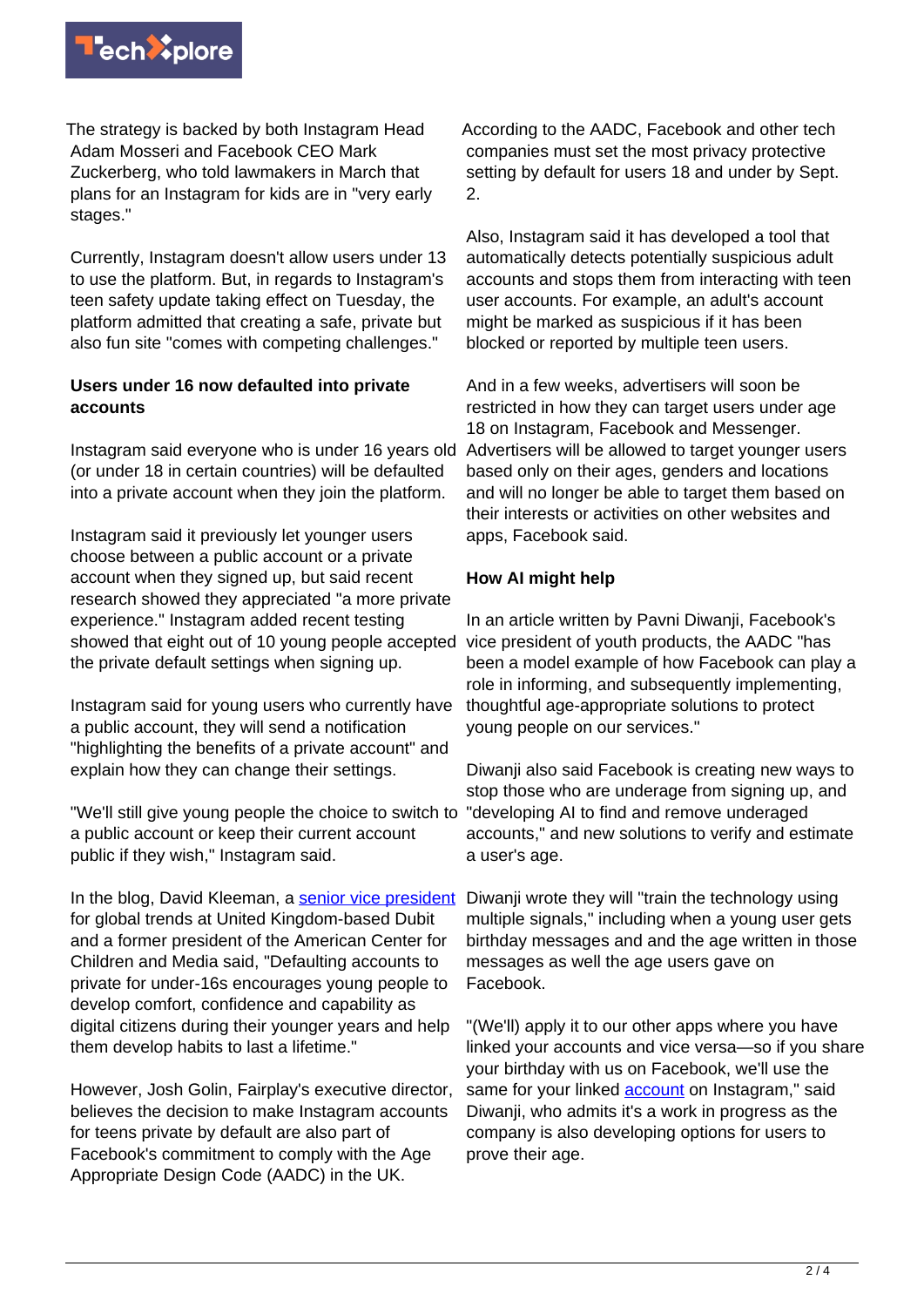

"This technology isn't perfect, and we're always working to improve it, but that's why it's important we use it alongside many other signals to understand people's ages," Diwanji added. "This technology is also the basis of important changes we're making to keep [young people](https://techxplore.com/tags/young+people/) safe."

"We routinely recommend that teens have all of their social media profiles set to private so that they have better control over who can see what they post," Justin Patchin, co-director, Cyberbullying Research Center, said in the Instagram post. "Defaulting to private just makes sense as adolescents explore the boundaries of what they want to share with whom."

Although he remains "skeptical," Golin, the Fairplay executive, said on the surface, Facebook and Instagram are taking much needed appropriate steps.

"I hope these are real changes," Golin said. "We'll see when this rolls out if this lives up to the hype."

Meanwhile, Chester of the Center for Digital Democracy said he has concerns and has reached out to the Federal Trade Commission to ask it to review Instagram's changes.

Titania Jordan, a chief parenting officer for Bark, an Atlanta-based tech watchdog group, said Monday that while it's "wonderful" seeing Instagram and Facebook release specific, concrete ways they believe will work to keep children safer online, she also has many concerns.

She said even though Instagram appears to be addressing online predation, underage users, and advertising standards for teens, they also must be mindful of other issues including cyberbullying, suicidal ideation, self-harm and exposure to misinformation, violent, and sexual content.

Facebook's Diwanji said in her article that "with no foolproof way to stop (young) people from misrepresenting their age, we want to build experiences designed specifically for them, managed by parents and guardians."

Dwanji added, "We believe that encouraging

(young users) to use an experience that is age appropriate and managed by parents is the right path. It's going to take a village to make this experience compelling enough so that this age group wants to use it, but we're determined to get it right."

The mother of a pre-teen, Jordan also said that parents need to be constantly notified by both Facebook and Instagram about options to protect their kids.

"Parents are on the front lines when it comes to protecting their children, both online and in real life," Jordan said. "If Instagram and Facebook aren't involving the parents in thoughtful and empowering ways, it's not going to work."

In its blog, Instagram said it is committed to listening to its younger users, their parents, lawmakers and experts to build a platform that won't "compromise on their privacy and safety," and is trusted.

One tech accountability expert said he's curious to see if Facebook will do what it promises.

"These long overdue changes are an important acknowledgment from Facebook of the many harms kids and teens face on their platforms, from manipulative product designs and pervasive surveillance advertising to unwanted contact from predators," said Jesse Lehrich, co-founder of Accountable Tech, a Washington, D.C.-based nonprofit. "It should not take years of tireless advocacy from child safety and tech accountability NGOs to earn bare minimum protections for platforms' most vulnerable users, but it nonetheless speaks to the unprecedented pressure Big Tech is facing over their exploitative business practices."

## (c)2021 USA Today

Distributed by Tribune Content Agency, LLC.